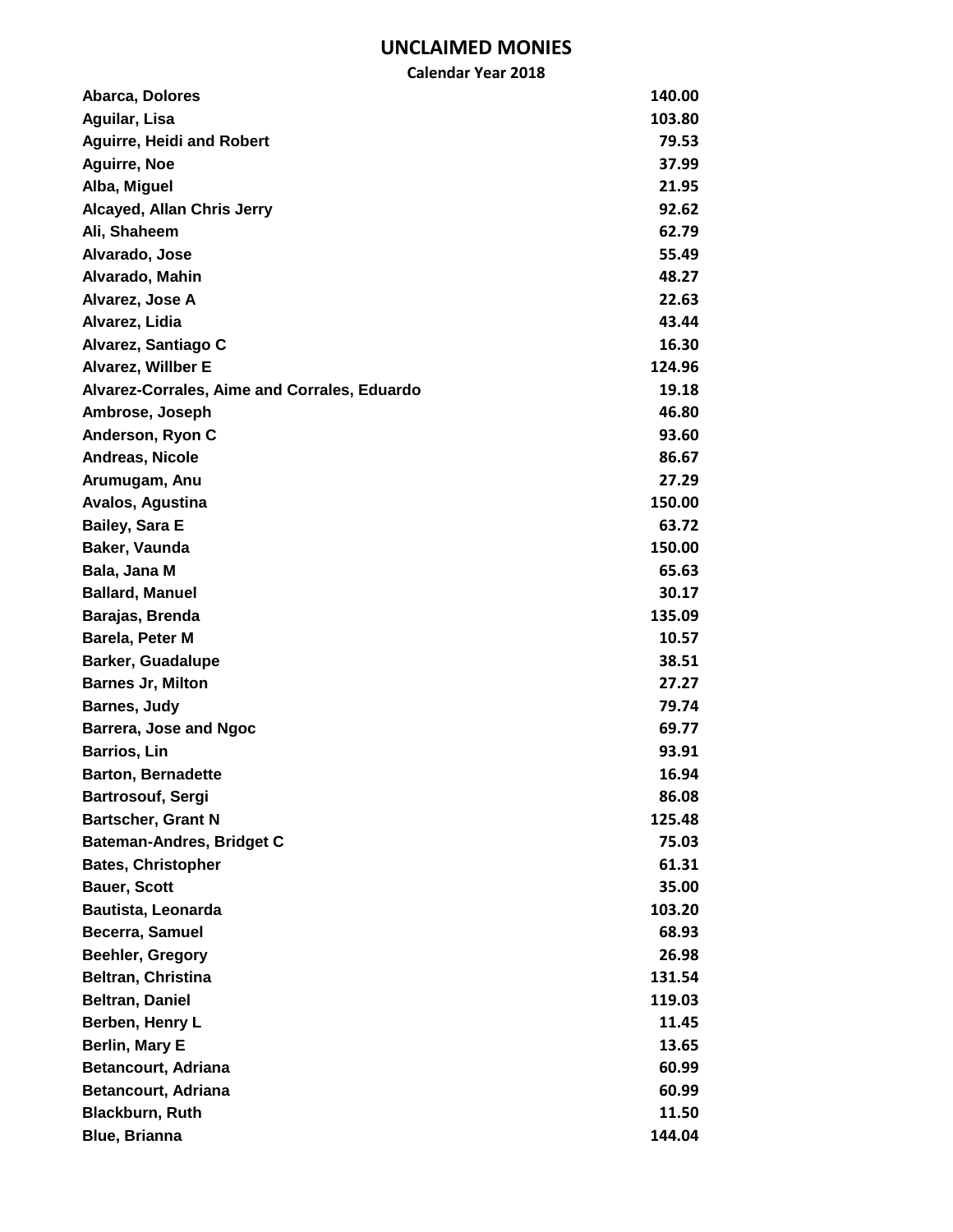| Boga, Maria                                | 124.28 |
|--------------------------------------------|--------|
| <b>Bolton, Maxine</b>                      | 72.19  |
| Bonner, Diedra                             | 100.09 |
| Boyer, Ardath E.                           | 33.04  |
| Bravo, Alonso                              | 81.47  |
| <b>Breckenridge Property Fund 2016 LLC</b> | 98.25  |
| <b>Brooks, Elizabeth I</b>                 | 10.59  |
| <b>Brown, Charles R</b>                    | 131.09 |
| <b>Brown, Constance</b>                    | 35.54  |
| Brown, Sharri D                            | 212.01 |
| <b>Broxton, Teresa A and Tyron</b>         | 31.49  |
| <b>Buck, Travis</b>                        | 47.60  |
| <b>Bufano, Neige</b>                       | 91.33  |
| <b>Burrows, Helen</b>                      | 65.84  |
| <b>Calzo, Anthony Del</b>                  | 33.48  |
| <b>Campbell, Stuart</b>                    | 31.99  |
| <b>Canales JR, Antonio</b>                 | 49.35  |
| <b>Cantabrana, Marcelino E and Elvira</b>  | 134.00 |
| <b>Cantor, Owen and Alfaro, Lauren</b>     | 62.61  |
| <b>Cardenas, Roberto</b>                   | 54.25  |
| Carrillo, Susan                            | 169.57 |
| Carter, Donald                             | 25.57  |
| Castaneda, Veronica                        | 63.38  |
| Castello, Kiana                            | 114.53 |
| Chacon, Adair                              | 127.00 |
| Chavez, Brayan                             | 30.01  |
| Chavez, Julie A and Joe A                  | 66.87  |
| Chery, David                               | 16.67  |
| Chou, Melanie K                            | 59.28  |
| <b>Christle, Yamay</b>                     | 23.21  |
| Chubbs, Mykesha F                          | 64.83  |
| Ciraulo, Pamela                            | 50.41  |
| Cisneros Rocha, Eduardo                    | 31.40  |
| <b>Clotter, Carlos W</b>                   | 59.31  |
| <b>Collings, James</b>                     | 250.00 |
| <b>Collins, Shannon</b>                    | 41.88  |
| <b>Collins, Travis Junior</b>              | 7.87   |
| <b>Cooper, Matthew</b>                     | 44.31  |
| Corona, Miguel                             | 121.38 |
| Corrica, Justina                           | 133.60 |
| Cortez, Margarita                          | 140.57 |
| Costanza, Michael L                        | 59.01  |
| <b>County of Riverside</b>                 | 50.00  |
| <b>Covarrubias, Adrian Mendivil</b>        | 49.47  |
| Cox, Tori                                  | 52.98  |
| <b>Crandell, Daniel C</b>                  | 23.78  |
| Cruz, Javier Lua                           | 26.60  |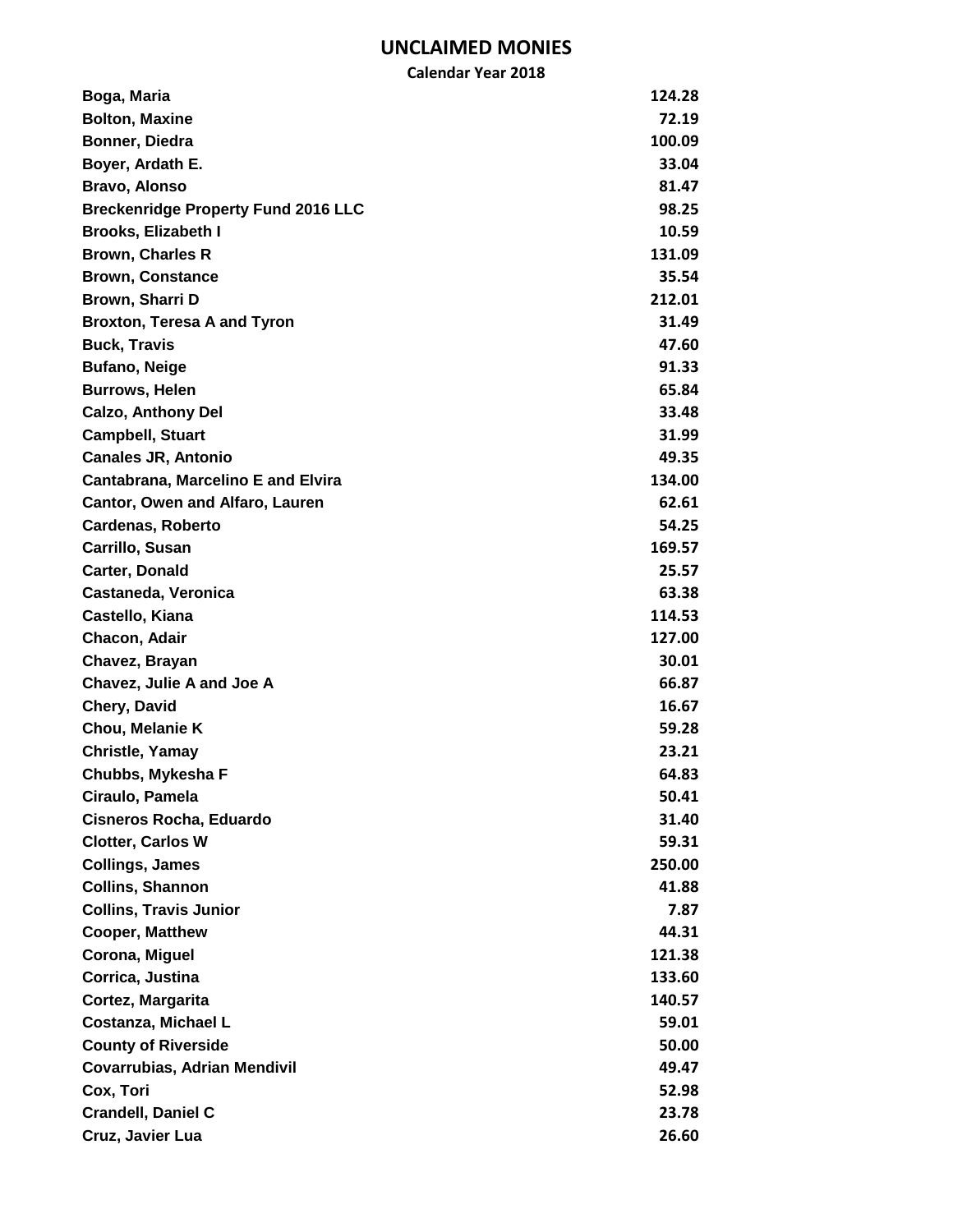| Cruz, Javier Lua                        | 70.86  |
|-----------------------------------------|--------|
| Cuevas, Aide                            | 52.49  |
| Cuevas, Jasmine                         | 113.72 |
| Cullen, Barbara                         | 28.05  |
| Curiel, Angelina                        | 119.45 |
| <b>Currier, Donald</b>                  | 116.83 |
| <b>CW Capital</b>                       | 41.46  |
| <b>CW Capital</b>                       | 41.46  |
| <b>CW Capital</b>                       | 41.46  |
| <b>CW Capital</b>                       | 41.46  |
| <b>CW Capital</b>                       | 42.84  |
| <b>CW Capital</b>                       | 33.00  |
| <b>CW Capital</b>                       | 41.46  |
| Dahmen, KH                              | 39.63  |
| Davis, Janice L                         | 10.25  |
| De La Cruz, Cynthia                     | 2.17   |
| De La Cruz, Mark                        | 15.59  |
| Del Rosario Gonzalez, Maria             | 91.53  |
| Del Rosario, Myrna                      | 28.00  |
| <b>Del Valle, Robert</b>                | 66.72  |
| Delatorre, Gustavo                      | 119.89 |
| <b>DeLaTorre, Jesse</b>                 | 25.87  |
| Delgado, Javier                         | 19.53  |
| Diaz, Aaron                             | 93.44  |
| Diaz, Luis                              | 26.29  |
| Diaz, Martha                            | 47.87  |
| Dickson, Richard and Marilyn            | 10.64  |
| Dilba, Jonny                            | 22.16  |
| Dix, Ellen                              | 36.40  |
| Dixon, Samuel                           | 328.09 |
| <b>Duarte, Aristides</b>                | 112.64 |
| Duncan, Bronson                         | 76.41  |
| Eagle, David and Rhonda                 | 14.18  |
| Eaton, Brandon C and Haringa, Marissa A | 120.89 |
| Ellis, Connor                           | 101.74 |
| <b>Elmore, Scott</b>                    | 98.25  |
| <b>Ennen, Denise M</b>                  | 27.73  |
| <b>Erazo, Saandro S and Yadira</b>      | 16.55  |
| Erickson, Charlene                      | 70.48  |
| Erskine, I G                            | 37.75  |
| Escobedo, Jose                          | 49.00  |
| Espinoza, Sergio                        | 150.00 |
| <b>Evanoff, Alex</b>                    | 17.93  |
| Evans, Beverly L                        | 10.88  |
| Farrar, Damian and Lanie                | 29.94  |
| Farrokhnia, Camron                      | 18.89  |
| Faubion, Jo                             | 72.02  |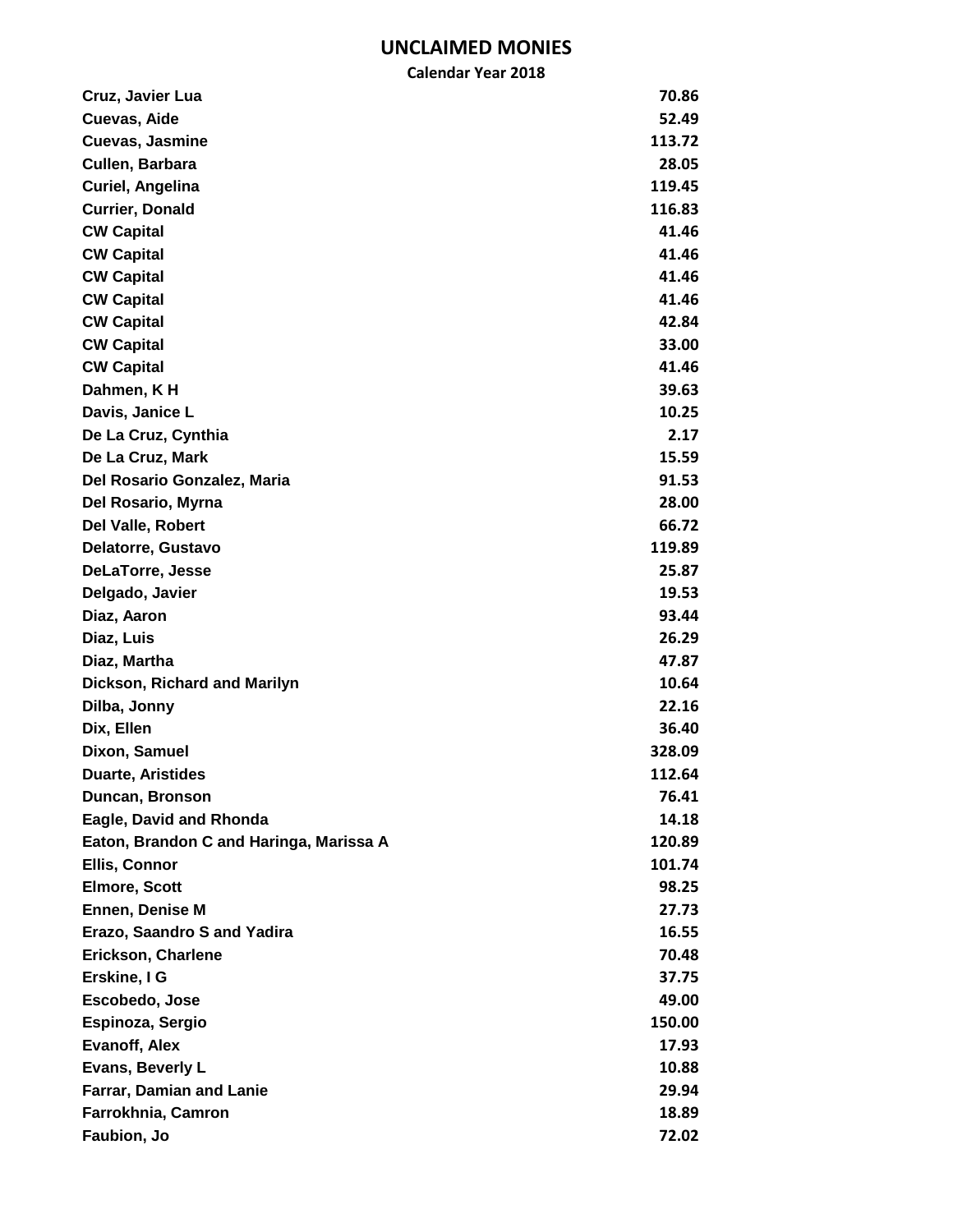| Ferguson, Ashlee                      | 99.90  |
|---------------------------------------|--------|
| <b>Find, Alex and Yvette</b>          | 31.86  |
| Finnell, Joanna                       | 63.60  |
| Firth, Joshua                         | 70.24  |
| <b>Flanders, Casey R</b>              | 112.14 |
| <b>Flores, Adolfo A and Brittney</b>  | 112.47 |
| Flores, Julio                         | 97.87  |
| Foote, Brande                         | 14.87  |
| <b>Ford, Stephanie and Moses</b>      | 31.56  |
| Fortune, Shorne                       | 76.60  |
| <b>Franco, Froylan and Concepcion</b> | 14.20  |
| Freeman, Roderick                     | 13.47  |
| Frey, Denise                          | 41.09  |
| <b>Fuentes, Maria</b>                 | 61.35  |
| <b>Fulcher, Gingi</b>                 | 39.51  |
| Gaitan, Celeste                       | 107.10 |
| Galbraith, Joan                       | 39.16  |
| Garcia, Baudelia                      | 101.56 |
| Garcia, Carlos Herrada                | 43.16  |
| Garcia, Dalton                        | 106.53 |
| Garcia, Elmira                        | 89.98  |
| Gaspar, Oliver                        | 113.61 |
| German, Leticia                       | 72.72  |
| Giang, Phat                           | 116.63 |
| Gillard, Elizabeth R                  | 100.18 |
| Gilman, Jean and John                 | 150.00 |
| Gipson, Shameka                       | 47.20  |
| Gomez, Martin                         | 48.19  |
| Gomez, Renee                          | 22.63  |
| Gonzalez, Edith                       | 46.47  |
| <b>Gonzalez, Ricardo and Susana</b>   | 87.43  |
| Gordon, Jerrica                       | 32.63  |
| <b>Gormley, Robert</b>                | 25.90  |
| Gossett, Barbara                      | 13.88  |
| <b>Goulatte, Mimielle</b>             | 112.79 |
| Gray, Lareina S                       | 18.23  |
| Gray, Randall                         | 43.52  |
| Green, Larry                          | 47.85  |
| Green, Lashawn and Jordan A           | 38.73  |
| Guan, Ehengguan                       | 145.61 |
| Guenthner, Joshua M                   | 95.23  |
| Gutierrez, Irene                      | 150.00 |
| Hall, Gladys                          | 112.61 |
| Halligan, Ames                        | 150.00 |
| Haney, Kathleen J                     | 50.00  |
| Hanohano Sr, James                    | 99.88  |
| Harris, Cory                          | 87.12  |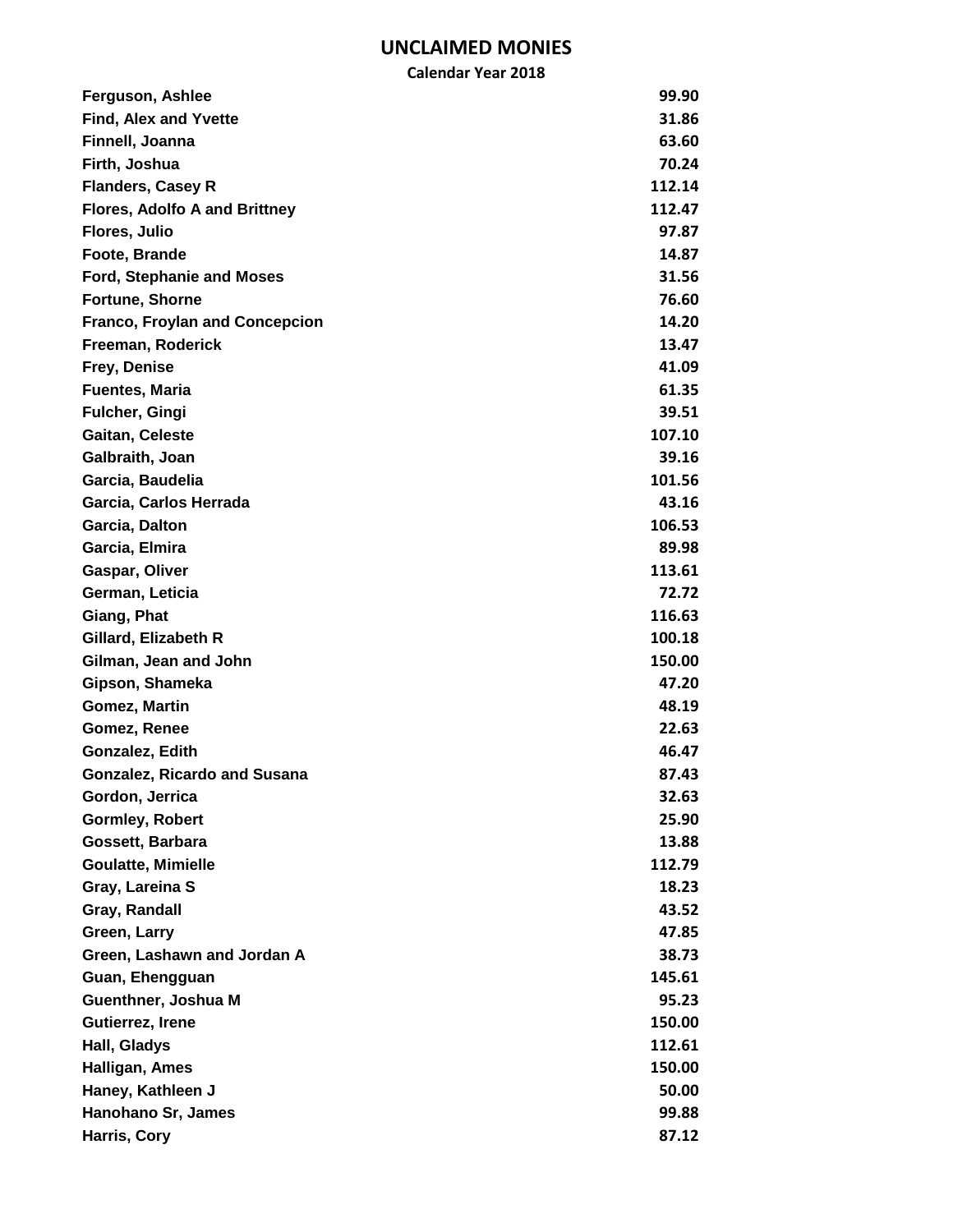| <b>Calendar Year 2018</b>                    |        |
|----------------------------------------------|--------|
| Haynes, Eddie                                | 182.14 |
| Heidler, Don Sr                              | 57.98  |
| Henderson, Marie E and James D               | 44.85  |
| Heneise, Samuel                              | 88.51  |
| Hermanson, Patricia                          | 11.85  |
| Hernandez, Jaime                             | 109.06 |
| Hernandez, Jose                              | 59.88  |
| Hernandez, Laura                             | 59.33  |
| Hernandez, Librado Valverde and Hamby, Betty | 68.50  |
| Hernandez, Luis                              | 79.97  |
| Higuera, Maria Eva                           | 84.31  |
| Hix, Nancy                                   | 105.17 |
| Ho, Ann N                                    | 184.72 |
| Hoang, Nghia T and Tin T                     | 56.47  |
| <b>Holslag, Nicholas</b>                     | 96.68  |
| Hooker, Krystina N                           | 95.95  |
| Houghton, Brian P and Danielle M             | 137.29 |
| House, Larry                                 | 102.76 |
| Huang, Danny                                 | 148.35 |
| Huang, Franc                                 | 35.00  |
| Huang, Suhong                                | 52.53  |
| Huls, Malia                                  | 56.64  |
| Ibarra, Eva                                  | 14.25  |
| Imanil, Jessie                               | 41.31  |
| Inglese, Ann Elizabeth                       | 23.36  |
| Jackson, Andrey                              | 48.60  |
| Jackson, Danielle C and Maurer, Robert A     | 134.04 |
| Jaech, Jordan L                              | 55.46  |
| Jason, Phillip                               | 34.89  |
| Jimenez, Fernando                            | 67.82  |
| Johnson, Bobby                               | 62.82  |
| Johnson, Chris D                             | 24.25  |
| Joiner, William G                            | 61.91  |
| Jolls, Aida                                  | 46.77  |
| Jones, Karen                                 | 115.39 |
| <b>Jurries, Bryce</b>                        | 81.36  |
| Kennedy, Garland                             | 16.13  |
| Kent, Fred J                                 | 136.61 |
| Kevany, James and Kevany, Janet              | 59.86  |
| Khalid, Shabana                              | 24.04  |
| Kim, Chanleakhena C                          | 72.96  |
| Kirsch, Lois                                 | 8.26   |
| Knight, Ryan                                 | 23.14  |
| Koehler, Kelly                               | 141.90 |
| Kurtz, Christopher                           | 74.93  |
| La Salle Jr, Archie and La Salle, Elisa      | 54.28  |
| Langan, Eugene                               | 11.25  |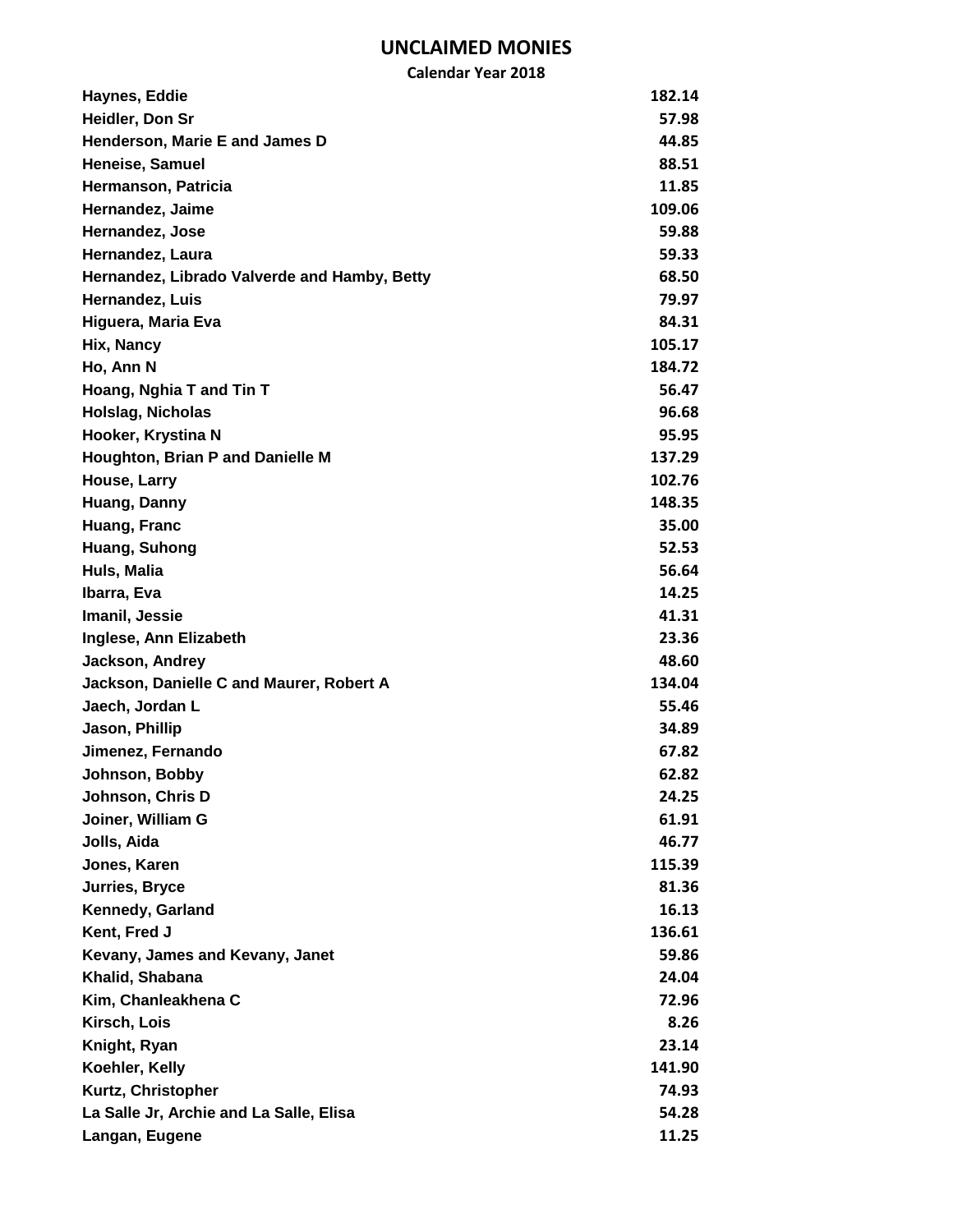|                                                   | <b>Calendar Year 2018</b> |
|---------------------------------------------------|---------------------------|
| Lanza, Joe                                        | 49.84                     |
| Le, Anthony Phan                                  | 35.38                     |
| Leal, Arturo and Mata, Lidia                      | 285.13                    |
| Leon, Jose Luis                                   | 10.68                     |
| Levy, Michael                                     | 31.36                     |
| Lewis, Mary J                                     | 14.98                     |
| Lietzman, Guy M and Dillingham, Elizabeth         | 14.59                     |
| Lifestream                                        | 299.25                    |
| Lin, Edward B                                     | 37.56                     |
| Lin, Shanmin                                      | 148.79                    |
| Lizarraga, Susana                                 | 30.28                     |
| Lopez, Abigail                                    | 108.32                    |
| Lopez, Agustin G                                  | 168.82                    |
| Lopez, Andres                                     | 77.52                     |
| Lopez, Averry                                     | 36.56                     |
| Lopez, Ismael                                     | 14.00                     |
| Lopez, Maria Silvia                               | 64.25                     |
| Lopez, Michael                                    | 57.35                     |
| Lopez, Shawn M and Gil, Maria                     | 60.63                     |
| Lopez, Silvia                                     | 97.62                     |
| Lopez, Vivian                                     | 36.95                     |
| Louder, Gaynicia                                  | 148.84                    |
| Luciano, Samantha                                 | 43.62                     |
| Maberry, Phillip A                                | 92.73                     |
| <b>Macdougall, Nickolas</b>                       | 97.67                     |
| <b>Macias, Monserrat</b>                          | 81.41                     |
| <b>Madison, Paul J</b>                            | 78.66                     |
| Magana, Tracy                                     | 29.67                     |
| Malak, Meshreky                                   | 72.82                     |
| <b>Maldonado, Emiliano</b>                        | 112.32                    |
| Marinez, Sabrina                                  | 27.13                     |
| <b>Marquez, Annie</b>                             | 37.09                     |
| Martinez, Alfredo                                 | 70.66                     |
| <b>Martinez, David</b>                            | 19.30                     |
| <b>Martinez, Eduardo</b>                          | 194.90                    |
| <b>Martinez, Miguel</b>                           | 26.79                     |
| Marx, Jennifer P                                  | 31.82                     |
| Mata, Nicandro D                                  | 126.01                    |
| May, Rudoph F                                     | 53.74                     |
| <b>McFerson, Harriet and Conelius</b>             | 11.11                     |
| <b>Mclaughlin, Dan C</b>                          | 103.10                    |
| Medina, Erika                                     | 12.05                     |
| Mendoza, Joel                                     | 75.58                     |
| Mendoza, Moises Romero and Lopez, Leticia Quezada | 14.91                     |
| <b>Mennecke-Haskins, Tammeria</b>                 | 98.46                     |
| Mepham, Alan I                                    | 15.46                     |
| Miao, Yidong                                      | 110.70                    |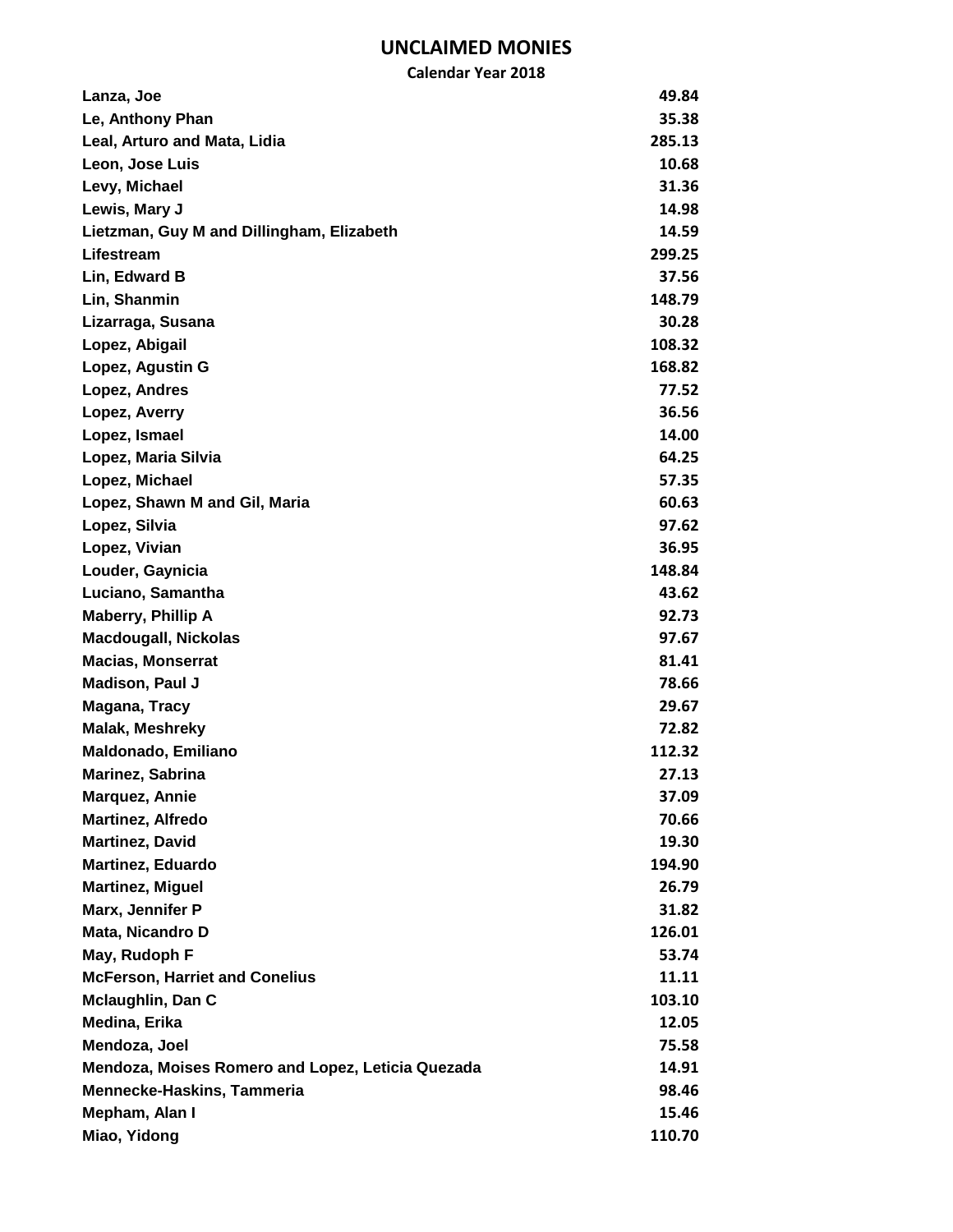| Miles, Ed                               | 116.33 |
|-----------------------------------------|--------|
| Miller, Jaycei P                        | 83.97  |
| Miller, Kyle A and Travers, Gena K      | 17.31  |
| <b>Mingione, Andrew D</b>               | 103.51 |
| Miranda, Adriana                        | 79.35  |
| <b>Mitchell, Carlton</b>                | 18.13  |
| <b>Mobile, Acton</b>                    | 171.52 |
| <b>Molina, Arthur</b>                   | 100.00 |
| <b>Moningka, Martein and Peggy</b>      | 66.44  |
| Moore, Dee                              | 33.36  |
| Moore, Jonathan                         | 55.60  |
| Mora, Luis A                            | 45.40  |
| Mora, Manuel                            | 70.72  |
| <b>Morales, Alexis</b>                  | 72.56  |
| <b>Morales, Beatriz</b>                 | 65.57  |
| Moreno, Giovanny                        | 86.93  |
| Morgan, Leon W                          | 19.81  |
| Moya, Jay                               | 59.01  |
| <b>Mumford, Fred And Lillie</b>         | 55.10  |
| Munoz, Adrian C                         | 10.19  |
| Munoz, Jeffrey                          | 44.47  |
| Murillo, Jose Cruz                      | 62.53  |
| Muscrelli, Andrea                       | 65.77  |
| Nava, Elizabeth                         | 52.85  |
| Navidad, Jeanette                       | 65.20  |
| <b>Neely, Nicole</b>                    | 82.74  |
| <b>Newland, Amber R</b>                 | 53.96  |
| Ngo, Hoa                                | 111.38 |
| Nguyen, Melissa Y                       | 41.76  |
| Nguyen, Thao                            | 39.74  |
| Nishimura, Haley                        | 33.52  |
| Nixon, Thomas                           | 46.85  |
| Noble, Cameron                          | 366.58 |
| Nunez, Estella                          | 22.92  |
| Ogilvie, Brian                          | 10.70  |
| <b>Olas, Nicholas</b>                   | 37.07  |
| Olive, Juana Castillo                   | 83.57  |
| O'neill, Ann C                          | 62.37  |
| Opp, Garland                            | 40.02  |
| Orozco, Enrique                         | 29.04  |
| Orozco, Jose                            | 42.64  |
| Ortega, Isela                           | 34.62  |
| Ouch, Rechhama                          | 45.39  |
| Owen, Darlene                           | 101.14 |
| Palencia, Jessica and Contreras, Joseph | 29.67  |
| Palmer, Bryan R                         | 23.62  |
| Paraso, Elizabeth                       | 36.70  |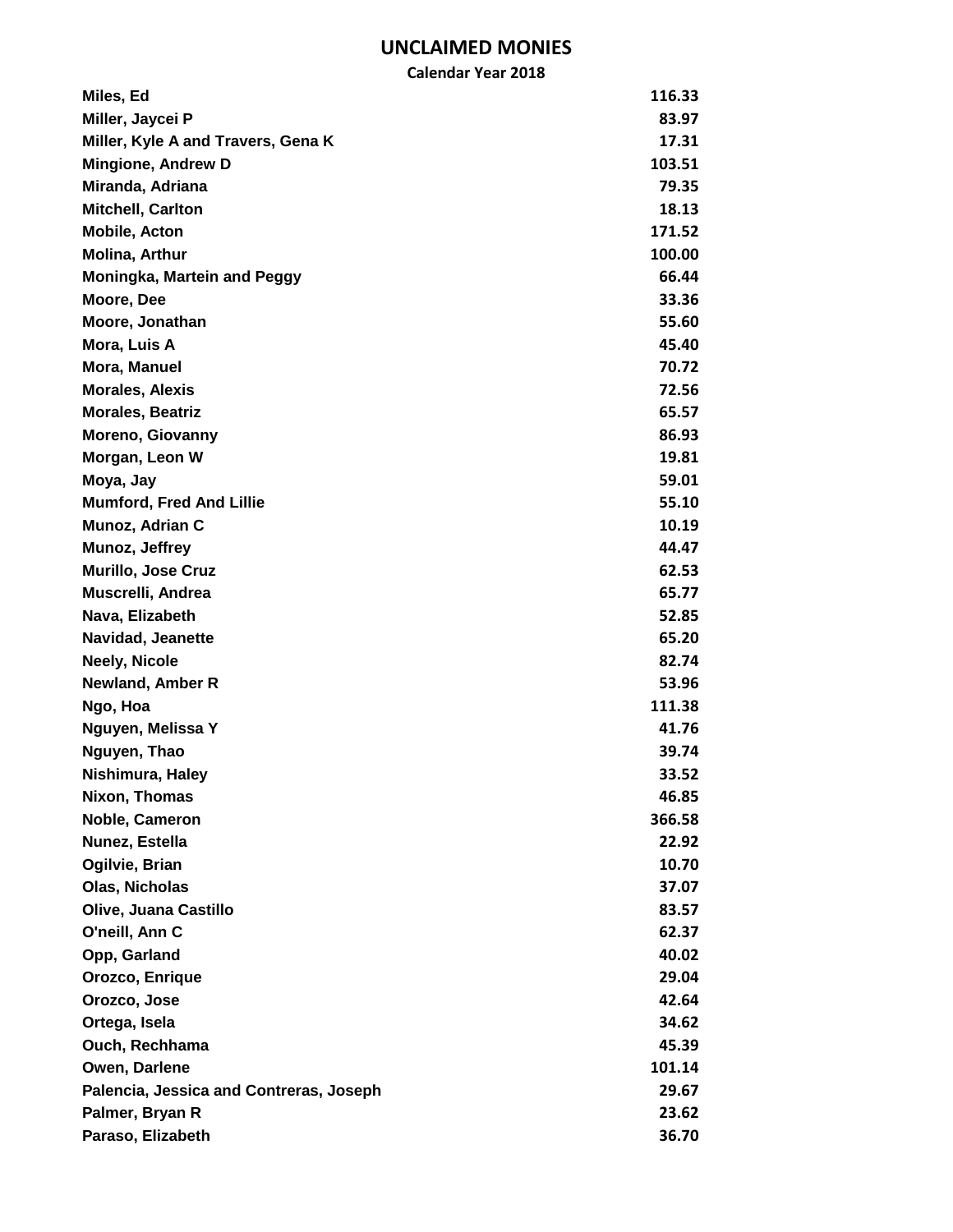| Peng, Qing Meng                          | 105.57 |
|------------------------------------------|--------|
| Perez, Hector                            | 11.92  |
| Peri, Michael A                          | 50.00  |
| <b>Petterson, Ether M</b>                | 74.30  |
| Pineda, Kevin                            | 23.72  |
| Plantz-Koshak, Bianca                    | 79.66  |
| <b>Platinum Real Estate</b>              | 24.80  |
| Pohl, Natalie                            | 109.12 |
| Polley, Steven                           | 53.20  |
| Power, Antony                            | 113.35 |
| <b>Primrose, Micheal</b>                 | 22.12  |
| Proctor, Chelsea                         | 31.13  |
| <b>Prudhomme, Denise</b>                 | 18.96  |
| <b>Puentes, Rodolfo</b>                  | 21.46  |
| Qin, Yong Rong                           | 126.02 |
| Qin, Yongrong and Cao, Jianfa            | 134.54 |
| Quintana, L J and Georgia                | 48.07  |
| Quintero, Cecelia                        | 111.55 |
| Quintero, Joanna M and Gustavo J         | 107.96 |
| Ramirez, Juan                            | 119.47 |
| Ramos, Gabriel                           | 110.45 |
| <b>Rancon Real Estate</b>                | 27.20  |
| Ransford, Christopher C                  | 12.08  |
| Rawson, Martha M                         | 33.27  |
| Reece, Dulce                             | 75.38  |
| <b>Renfro, Curtis Wayne</b>              | 41.05  |
| Renteria, Sonia                          | 151.44 |
| Reusch, Donna                            | 24.92  |
| Reusch, Donna                            | 3.00   |
| Reusch, Donna                            | 10.96  |
| Reusch, Donna                            | 3.00   |
| Reyes, Imelda                            | 25.00  |
| Reyes, Rosalva M and Gutierrez, Yarithza | 60.60  |
| Ricasa, Miles                            | 88.91  |
| Richardi, Bette J                        | 12.58  |
| <b>Richmond American Homes</b>           | 92.58  |
| Rios, Gilberto C                         | 126.47 |
| <b>Riutcel, James</b>                    | 81.63  |
| Rivera, Octavio                          | 18.30  |
| Robinson, Tanesha                        | 95.62  |
| Rocha, Luis                              | 33.00  |
| Rodgers, Christoper D                    | 28.03  |
| Rodriguez, Claudia J                     | 63.53  |
| Rodriguez, Jeffrey                       | 19.39  |
| Rodriguez, Jose Luis Gil                 | 59.81  |
| Rodriguez, Leticia J                     | 23.66  |
| Rodriguez, Nora                          | 24.49  |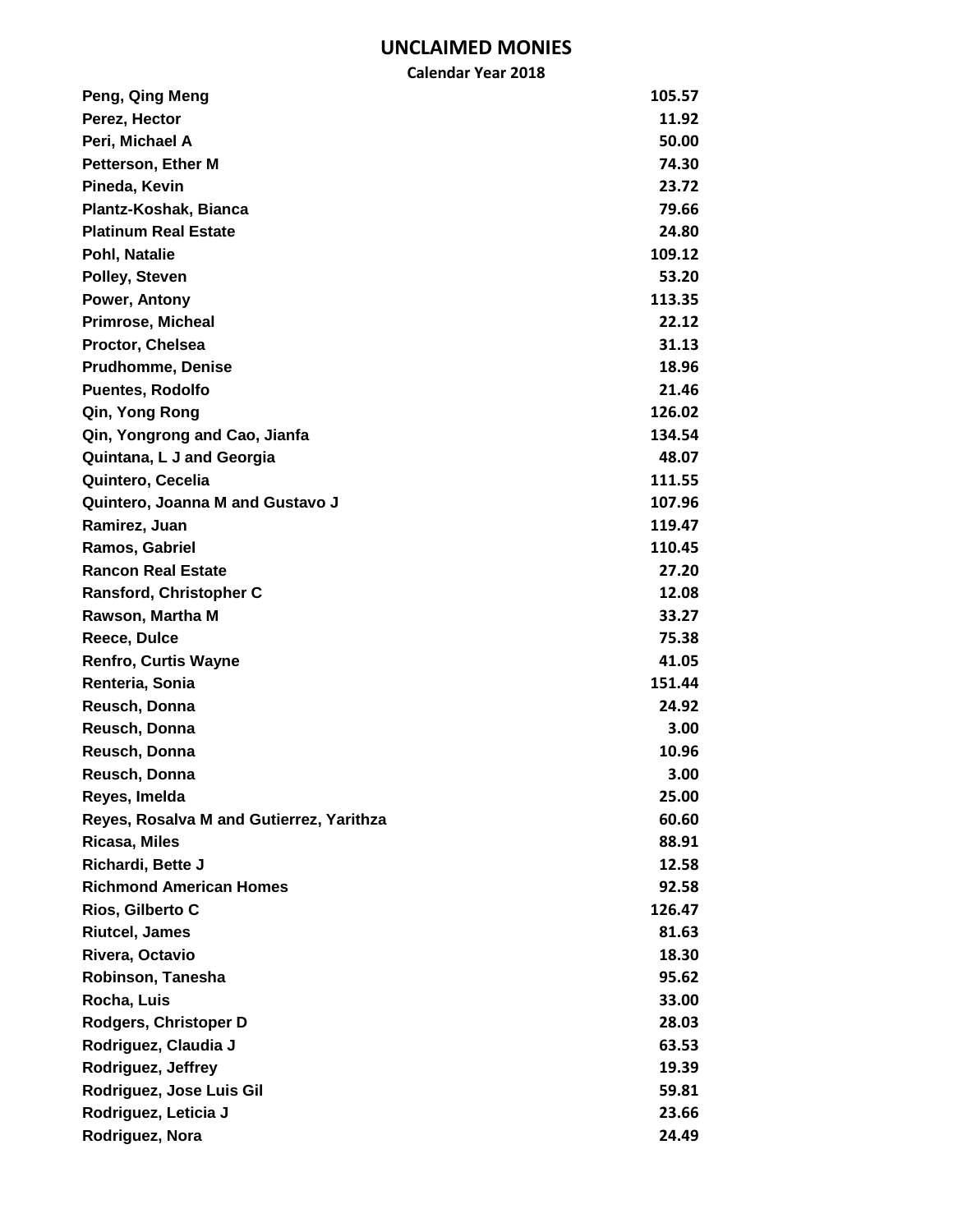| Rodriguez, Richard G                    | 35.00  |
|-----------------------------------------|--------|
| Rojas III, Rudy and Rojas, Miranda      | 29.93  |
| Romanillios, Leandro                    | 41.56  |
| Rong, Qunfeng                           | 31.37  |
| <b>Ross, Deirdra Cotton and Matthew</b> | 11.76  |
| Rosser, Victor R                        | 52.57  |
| Rostas, Valer                           | 104.54 |
| Rowden, Aarika                          | 116.04 |
| Salinas, Laura K                        | 38.11  |
| <b>Saludares, Jeffrey</b>               | 21.61  |
| <b>Sanchez, Gonzalo and Brenda</b>      | 27.87  |
| Sanchez, Mark                           | 82.53  |
| Sandhu, Amrik                           | 79.20  |
| Sandoval, Francisco                     | 51.54  |
| Santana, Maria                          | 136.16 |
| Schmid, Donna                           | 34.02  |
| Schneider, Amy E                        | 17.05  |
| Scott, Stacia                           | 28.50  |
| Seay, Michael                           | 61.20  |
| Seo, Hee Won                            | 135.29 |
| Serrano, Delores                        | 31.92  |
| Shaw, Dena                              | 23.42  |
| Shaw, Rosie                             | 37.80  |
| Shearer, Jenny                          | 35.57  |
| <b>Shelley, Shawneice</b>               | 15.31  |
| Sims, Don                               | 114.45 |
| Sims, Juldene Z                         | 31.54  |
| <b>Skinner, April and Trent</b>         | 123.90 |
| <b>Skinner, Gentry</b>                  | 84.66  |
| <b>Sklover, Michelle</b>                | 66.56  |
| Smith, Christopher                      | 72.39  |
| Smith, Cleon                            | 117.27 |
| Smith, Don                              | 12.34  |
| Smith, Gordon Lee                       | 118.91 |
| Smith, Jason                            | 37.00  |
| Smith, Kristy A                         | 57.70  |
| Snider, Bryce                           | 166.21 |
| Solabac, Josue                          | 90.15  |
| Solano, Epifanio                        | 52.01  |
| Souknarong, Manat                       | 100.99 |
| <b>Stephens, Alexsis</b>                | 15.98  |
| Stewart, Lamara                         | 233.34 |
| Stillwell, Michael                      | 150.00 |
| Stinson, Ruby C                         | 40.66  |
| Strutz, Alexander                       | 106.29 |
| Suarez Jr, Vicente                      | 56.18  |
| Sullivan, Jake                          | 144.96 |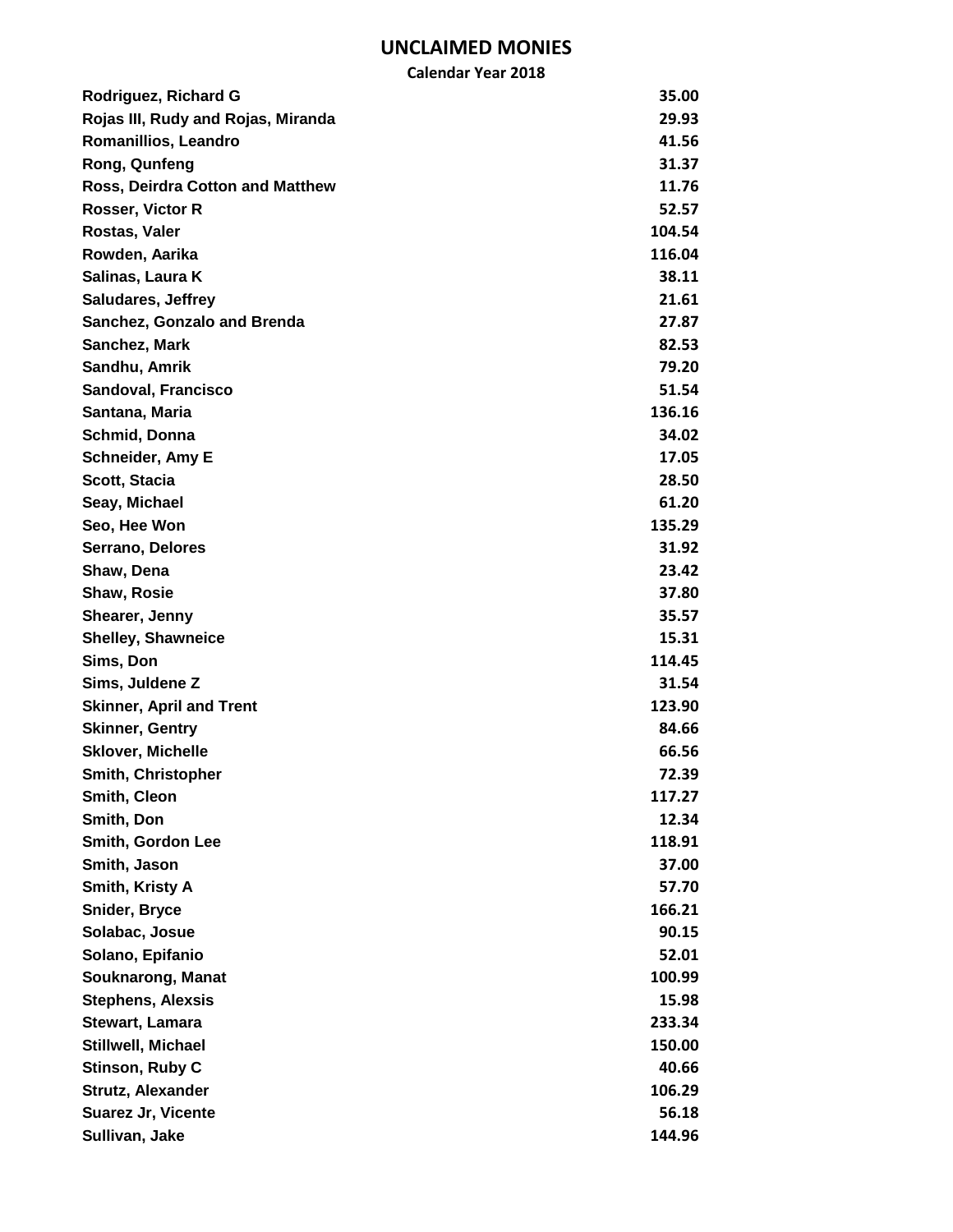| <b>Calendar Year 2018</b>                          |          |
|----------------------------------------------------|----------|
| Sullivan, Joann                                    | 13.49    |
| <b>Sumlin, Robert E</b>                            | 278.47   |
| Sumrom, Hailey                                     | 43.23    |
| Sun, Beijia                                        | 98.34    |
| Sylva, Fernando                                    | 16.36    |
| Taheri-Kermani, Sirous and Joann c/o Kermani, Leon | 148.42   |
| Tan, Yan Xiu                                       | 79.27    |
| Tham, Quyen                                        | 65.18    |
| <b>Theo Pacific Moreno Valley</b>                  | 864.81   |
| Thierry, Pauline and Klein, Barbara                | 48.78    |
| <b>Thompson, Sarah</b>                             | 99.83    |
| Toledo, Julia I                                    | 116.84   |
| <b>Torado, Paul</b>                                | 26.77    |
| Tui, Zheng                                         | 102.88   |
| <b>Turcios, Marie E</b>                            | 16.90    |
| Turner, Tasha                                      | 16.00    |
| <b>Usher, Donald</b>                               | 30.53    |
| <b>Utens, Frances</b>                              | 2,632.87 |
| Valenzuela, Anthony J                              | 59.35    |
| Vallas, Elena                                      | 73.34    |
| Van Dusen, Linda                                   | 72.36    |
| Varela, Betty                                      | 46.72    |
| Varela, Maria                                      | 101.90   |
| Vargas, Daniel T and Bouchard, Natasha             | 67.44    |
| Vargas, Jimmy                                      | 65.55    |
| Vargas, Opa M and Ruiz, Steve                      | 82.17    |
| Vazquez, Sergio                                    | 131.37   |
| Virgen, Maria                                      | 20.36    |
| Virlalobos, Emauel                                 | 30.39    |
| Vreeland, John                                     | 35.46    |
| Wackowski, Jenna                                   | 112.50   |
| Walayat, Ayub J                                    | 96.82    |
| <b>Waller, Glenda Duque</b>                        | 46.39    |
| Warren, Teresa and Elkins, Elaine                  | 25.70    |
| Waterman, Jacquelin A and Robert L                 | 39.33    |
| <b>Wathen, Thomas</b>                              | 124.41   |
| Weaver, Robin                                      | 47.42    |
| <b>Welmas, Elizabeth</b>                           | 251.67   |
| Wigder, Shifra                                     | 61.53    |
| <b>Williams, Dimitria</b>                          | 182.70   |
| Williams, Eugene C                                 | 45.26    |
| <b>Williams, Michael E</b>                         | 37.94    |
| Wilson, Anna                                       | 54.23    |
| <b>Winding, Chase</b>                              | 22.48    |
| Wong, Woodrow                                      | 112.44   |
| Woodhull, Ila D                                    | 18.32    |
| Worley, Brandon and Oxlade, Jocelyn                | 20.44    |